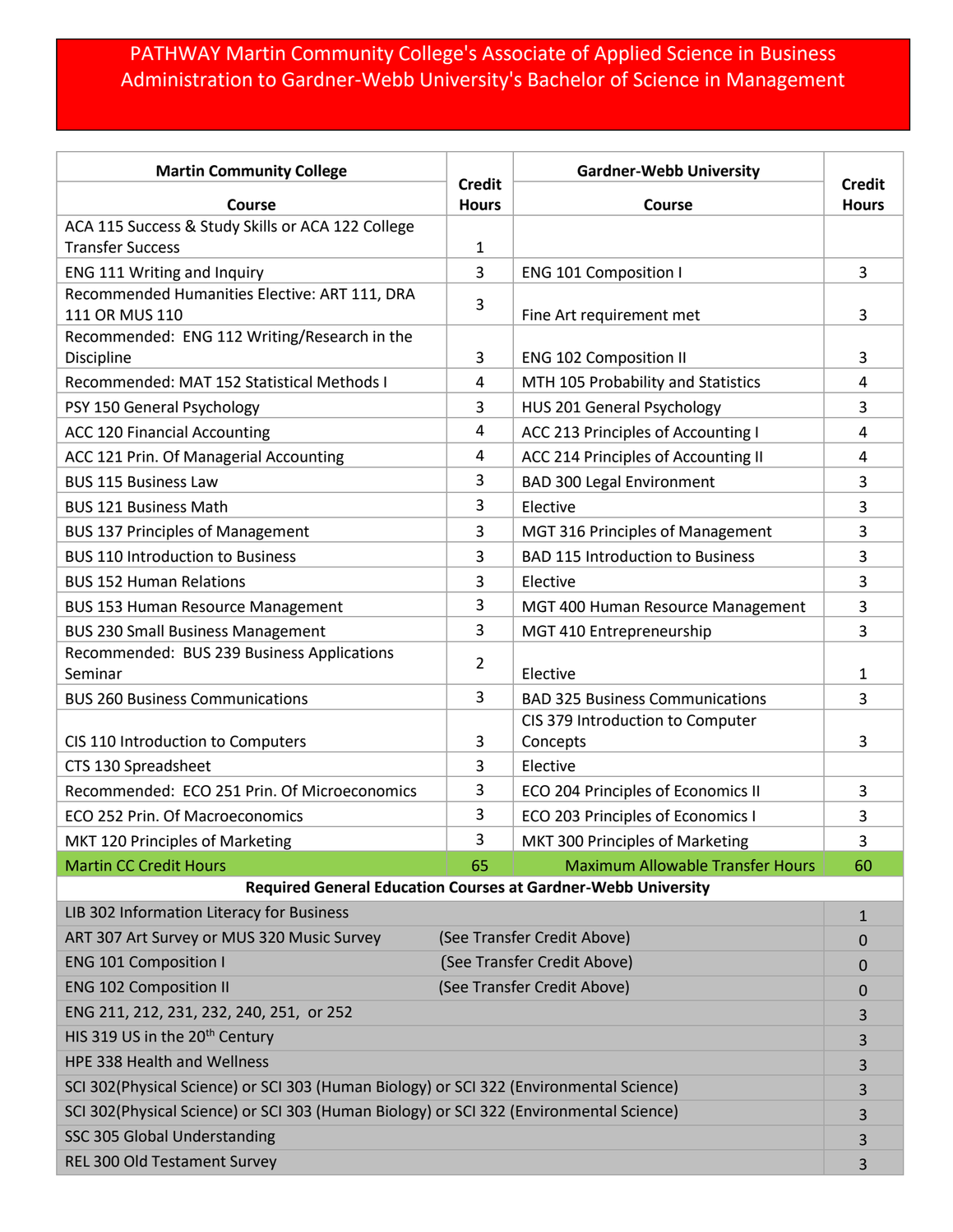| <b>REL 301 New Testament Survey</b>                 |                             | 3              |  |
|-----------------------------------------------------|-----------------------------|----------------|--|
| MTH 105 Probability and Statistics                  | (See Transfer Credit Above) | $\overline{0}$ |  |
| <b>Required Courses in Management Major</b>         |                             |                |  |
| ACC 213 Accounting Principles 1                     | (See Transfer Credit Above) | 0              |  |
| <b>ACC 214 Accounting Principles II</b>             | (See Transfer Credit Above) | $\overline{0}$ |  |
| <b>BAD 300 Legal Environments of Business</b>       | (See Transfer Credit Above) | 0              |  |
| <b>BAD 304 Applied Business Statistics</b>          |                             | 3              |  |
| BAD 305 Introduction to Management Science          |                             | 3              |  |
| FIN 312 Financial Management                        |                             | 3              |  |
| MKT 300 Principles of Marketing                     | (See Transfer Credit Above) | $\Omega$       |  |
| <b>BAD 360 International Business</b>               | (See Transfer Credit Above  | 0              |  |
| <b>BAD 480 Business Strategy</b>                    |                             | 3              |  |
| CIS 300 Management Information Systems              |                             | 3              |  |
| ECO 203 Principles of Economics I                   | (See Transfer Credit Above) | $\Omega$       |  |
| ECO 204 Principles of Economics II                  | (See Transfer Credit Above) | 0              |  |
| MGT 316 Principles of Management                    | (See Transfer Credit Above) | $\Omega$       |  |
| <b>Management Hours and Electives</b>               |                             |                |  |
| MGT 410 Entrepreneurship                            |                             | 3              |  |
| <b>MGT 416 Production Operations</b>                |                             | 3              |  |
| MGT 450 Leadership                                  |                             | 3              |  |
| <b>BAD 325 Business Communications Applications</b> | (See Transfer Credit Above) | 0              |  |
| Choose 3 of the following:                          |                             |                |  |
| MGT 400 Human Resource Management                   | (See Transfer Credit Above) | 0              |  |
| MGT 403 Human Behavior In Organization              |                             | 3              |  |
| BAD 340 Integration of Faith in Business            |                             | 3              |  |
| MGT 330 Industrial Supervision and Labor Relations  |                             | 3              |  |
| MKT 440 Sales Management                            |                             | 3              |  |
| <b>General Elective Hours</b>                       |                             | 5              |  |
|                                                     | <b>Gardner-Webb Hours</b>   | 60             |  |
|                                                     | <b>Total Hours</b>          | 120            |  |

## **Academic Guidelines**

1) A student can receive transfer credit for courses according to this list of equivalencies set forth within the attached Transfer Plan. To receive credit for a course, a student must have earned a "C" 2.0 or better in that course. Other courses taken will be evaluated for transfer on a course by course basis by the Gardner-Webb University Registrar Services.

2) Students who do not have transfer credit for ENG 101, will need to register for this course during their first semester.

3) Enrollment in LIB Information Literacy is mandatory each semester until the course is successfully completed.

4) Grades of "C" (2.0) or higher are required on all major courses.

5) A "C minus" or lower will not meet graduation requirements and the course will need to be repeated at GWU.

6) A minimum grade point average of 2.00 on a 4.00 scale is required for graduation on all course work attempted at GWU (see institution GPA).

7) Completion of a minimum of 60 credit hours with Gardner-Webb is required to be considered for graduation honors.

8) Students transferring from accredited two-year colleges may transfer up to 60 semester hours.